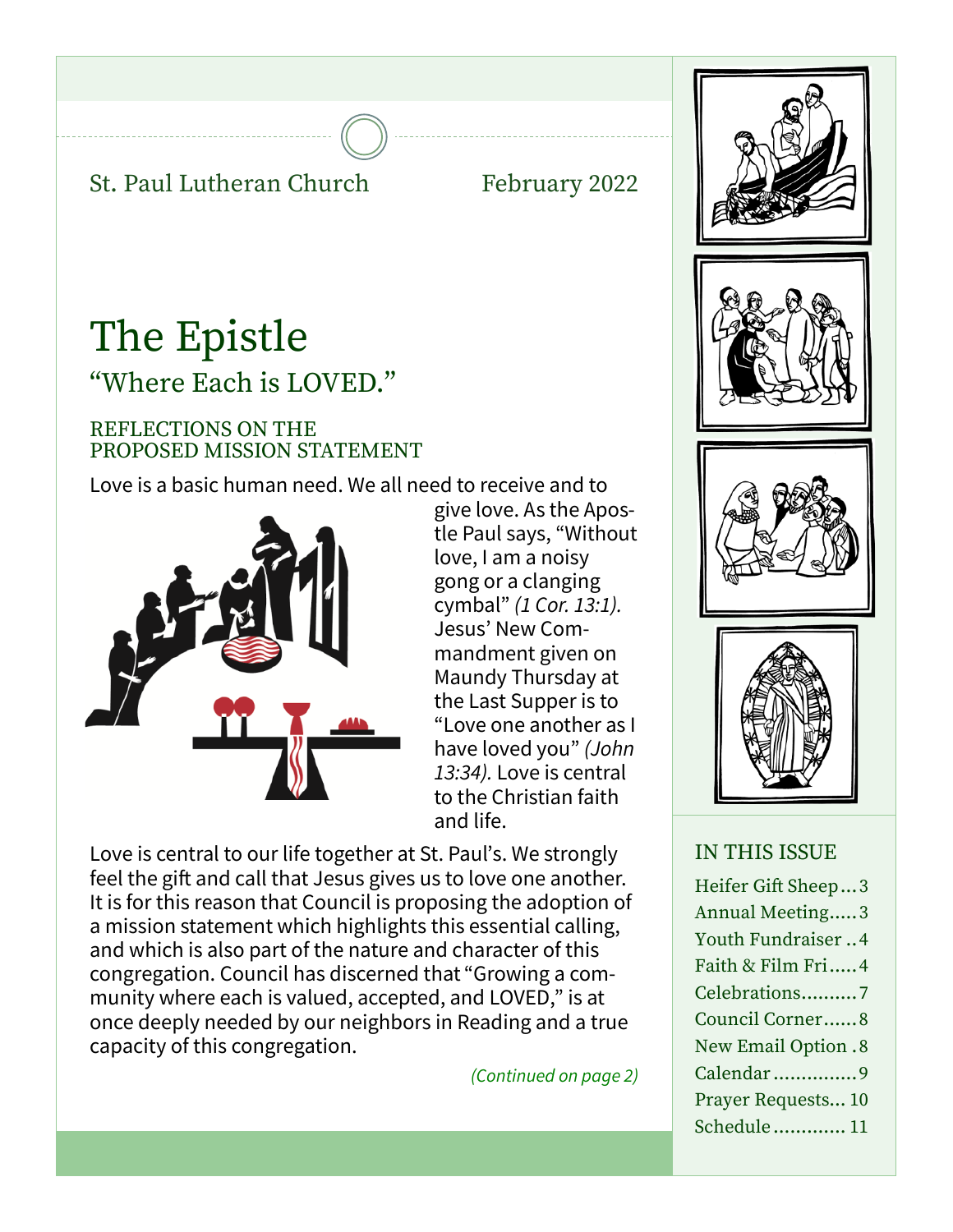

## "Where Each is LOVED."

*(Continued from page 1)*

We often are prompted to think of love in February because of Valentine's Day. Perhaps you learned at some point in your faith formation that in the New Testament, there are different words for love. "Eros" is the Greek word for romantic love, the kind that we often think of on Valentine's Day. "Philia" is the Greek word for the bond shared between friends. "Agape" is the unconditional love and unwavering commitment of God. The verb "agapao" actually means, "To be well pleased, contented with someone." Whether or not you have a significant other, you have the unconditional love

This issue of the Epistle is full of opportunities for how you can respond to God's love for you in Christ Jesus. You are invited to read on and engage.

#### VALLEY INTERFAITH DONATION ITEM OF THE MONTH

This month's donation item for Valley Interfaith Community Resource Center is **all-purpose cleaner.**

of God who is so committed to you and to this whole world that Jesus laid down his life in order that you might never be separated from that love. God is well pleased with you.

This issue of the Epistle is full of opportunities for how you can respond to God's love for you in Christ Jesus. You are invited to read on and engage.

In our life together, we share the bond of friendship, and we strive to love one another unconditionally. By our actions, involvement in our surrounding community, and mission support shared with the greater Church, we seek to share God's love with the world. We don't always live this out perfectly. When we fail, we ask for forgiveness and the help of the Holy Spirit to shape us to love like Jesus. We have a vision of a community where each person involved really does experience the love of Jesus.

"Where each is LOVED." That is a mission well worth the effort. That is a mission we can all get behind. That is a mission that we each need. So does the world.

> In Christ, Pastor Emily Beckering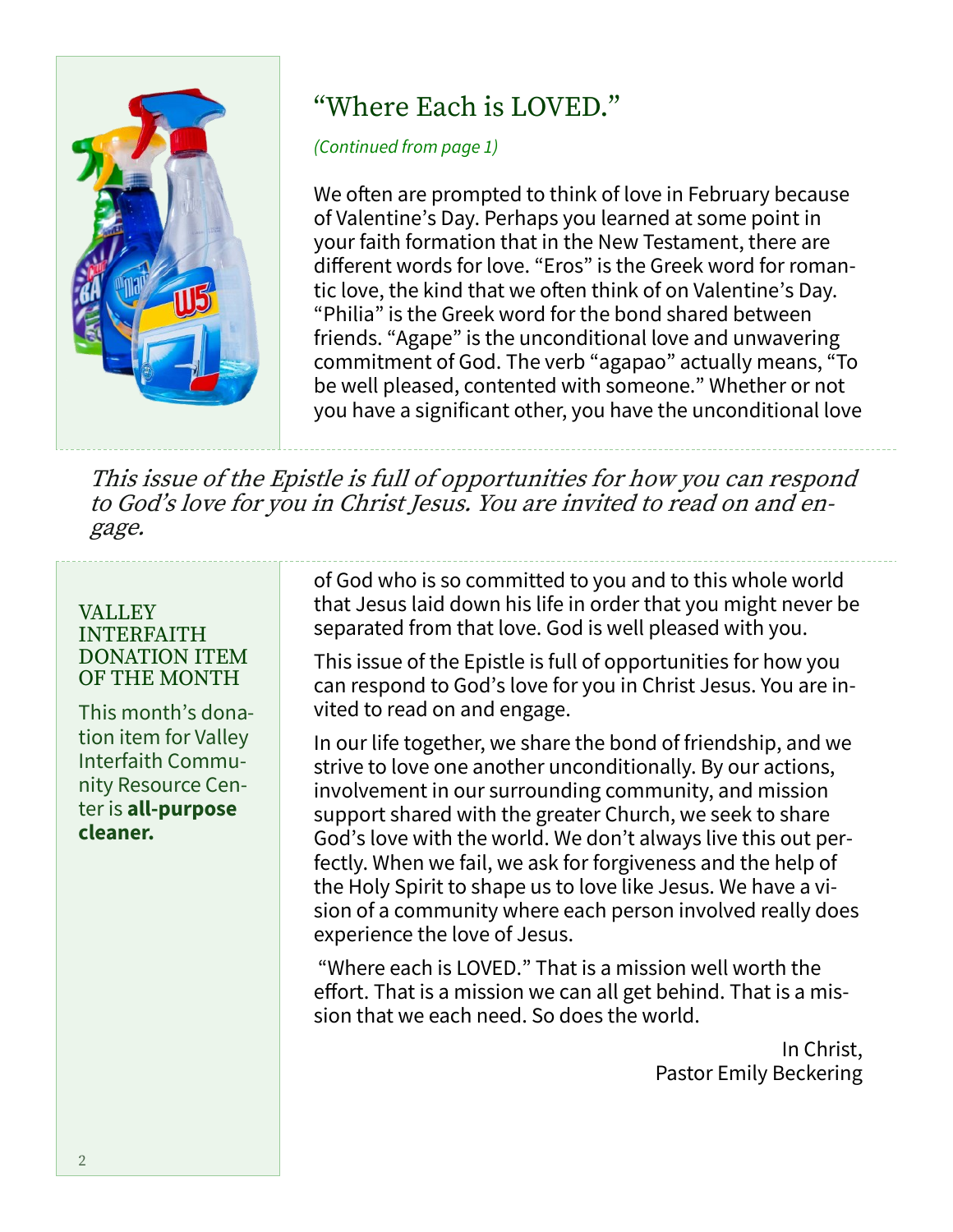## Love God's Creation

#### HOW WE SHARED GOD'S LOVE THROUGH THE GIFT OF A SHEEP



This last year we collected \$120 in our quarter tube located in the narthex, which was used in December by the Social Concerns Committee to purchase a sheep. This sheep will provide a family

with wool to use and sell as they care for this sheep as a member of God's creation. These donations are sent to Heifer International to end hunger and poverty in developing countries. Thank you for making God's love tangible by your quarter donations.

## Zoom Invitation for Jan. 30 Annual Meeting

**Topic:** Annual Congregational Meeting

**Time:** Jan 30, 2022 11:30 AM Eastern Time (US and Canada)

### **Zoom Meeting Link:**

[https://us02web.zoom.us/j/85821298355?](https://us02web.zoom.us/j/85821298355?pwd=R3NTTTdONjVjZHBhRm05SjhEckV5Zz09) [pwd=R3NTTTdONjVjZHBhRm05SjhEckV5Zz09](https://us02web.zoom.us/j/85821298355?pwd=R3NTTTdONjVjZHBhRm05SjhEckV5Zz09)

#### **Meeting ID:** 858 2129 8355

### **Passcode:** 189355

*Join by touch-tone phone by dialing one of the below numbers and entering the Meeting ID and passcode when prompted:*

 312-626-6799 US (Chicago) 646-558-8656 US (New York)

#### **ANNUAL IL** MEETING

#### ANNUAL MEETING— SUNDAY, JAN. 30

Please plan to attend in person or virtually our Annual Meeting following worship on January 30. We will discuss financials as well as vote on the proposed Mission and Vision Statements for our Congregation. This will be a joyous conversation you won't want to miss!

Please see the Zoom invitation at left if you wish to attend remotely. (The Zoom link will also be sent out via email, along with electronic copies of all the meeting documents.)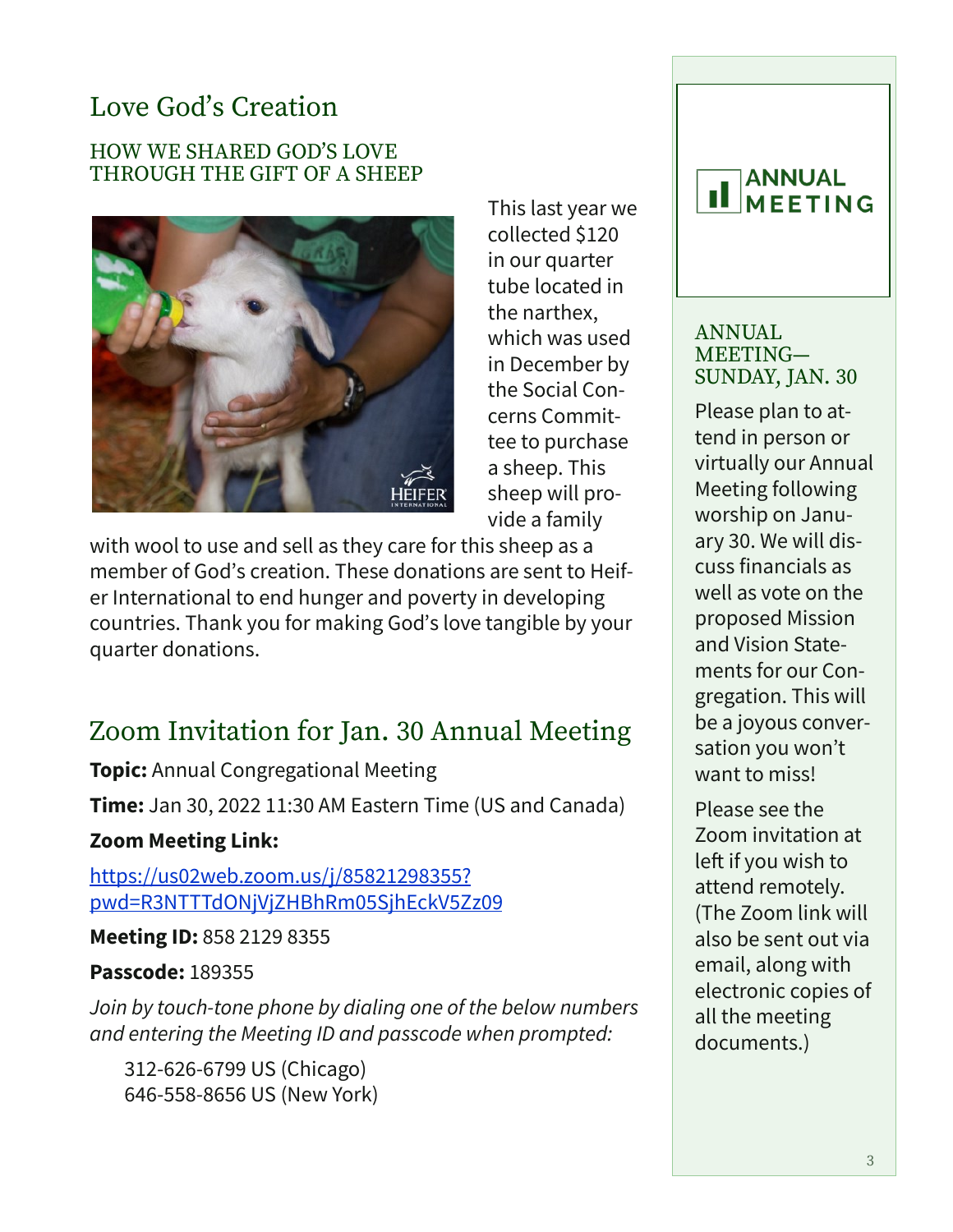## Love Our Youth

#### FUNDRAISERS IN FEBRUARY: SEND OUR YOUTH TO ELCA NATIONAL YOUTH GATHERING THIS SUMMER



**Kiss-O-Grams:** For the next two weekends, you can send a chocolate kiss to a brother or sister in Christ at St. Paul's with a donation to the youth group. The chocolates will be delivered during worship the Sunday right before Valentine's Day, February 13.

**Talent Show February 26:** The youth group is hosting a talent show at 5 pm, Sat-

urday, February 26. If you'd like to share a talent, please sign up on the sign up board in the narthex. If you'd like to attend, please consider offering a donation.

## Love the Lord with All your Mind

### ADULT CHRISTIAN EDUCATION—FAITH AND FILM FRIDAYS @ 7PM



To grow in faith and discipleship this month, in addition to Thursday morn-

ing Bible studies on upcoming Sunday Scripture passages, we will also offer an opportunity to watch the television series The Chosen and discuss its content in community. The Chosen is a multi-season series about the life of Christ; it features stories from the gospels, but artistically expands the storytelling by imagining how Jesus was experienced by those he taught and healed. Though not all aspects of the stories are scripturally verifiable, the series creates opportunity for

discussion. Friday nights in February from 7-8:30 pm. Popcorn provided!

For those who are unable to attend in person, you can download the free The Chosen App, or watch it online ahead of time, and then Zoom-in for the discussion using the Bible Study Zoom information below. Discussion will begin at 8 pm and conclude by 8:30 pm.

### ZOOM DISCUSSION INVITATION

Bible Study/*The Chosen* Series Discussion

**Time:** Fridays @ 8 pm in February

**Meeting Link:** [https://us02web.zoom.us/](https://us02web.zoom.us/j/85812934086?pwd=engxL0xEUktFUW9YRmh0d2l2Vzg5dz09) [j/85812934086?](https://us02web.zoom.us/j/85812934086?pwd=engxL0xEUktFUW9YRmh0d2l2Vzg5dz09) [pwd=engxL0xEUktFUW9YRmh0d2l2Vzg5d](https://us02web.zoom.us/j/85812934086?pwd=engxL0xEUktFUW9YRmh0d2l2Vzg5dz09) [z09](https://us02web.zoom.us/j/85812934086?pwd=engxL0xEUktFUW9YRmh0d2l2Vzg5dz09)

**Meeting ID:** 858 1293 4086 **Passcode:** 838917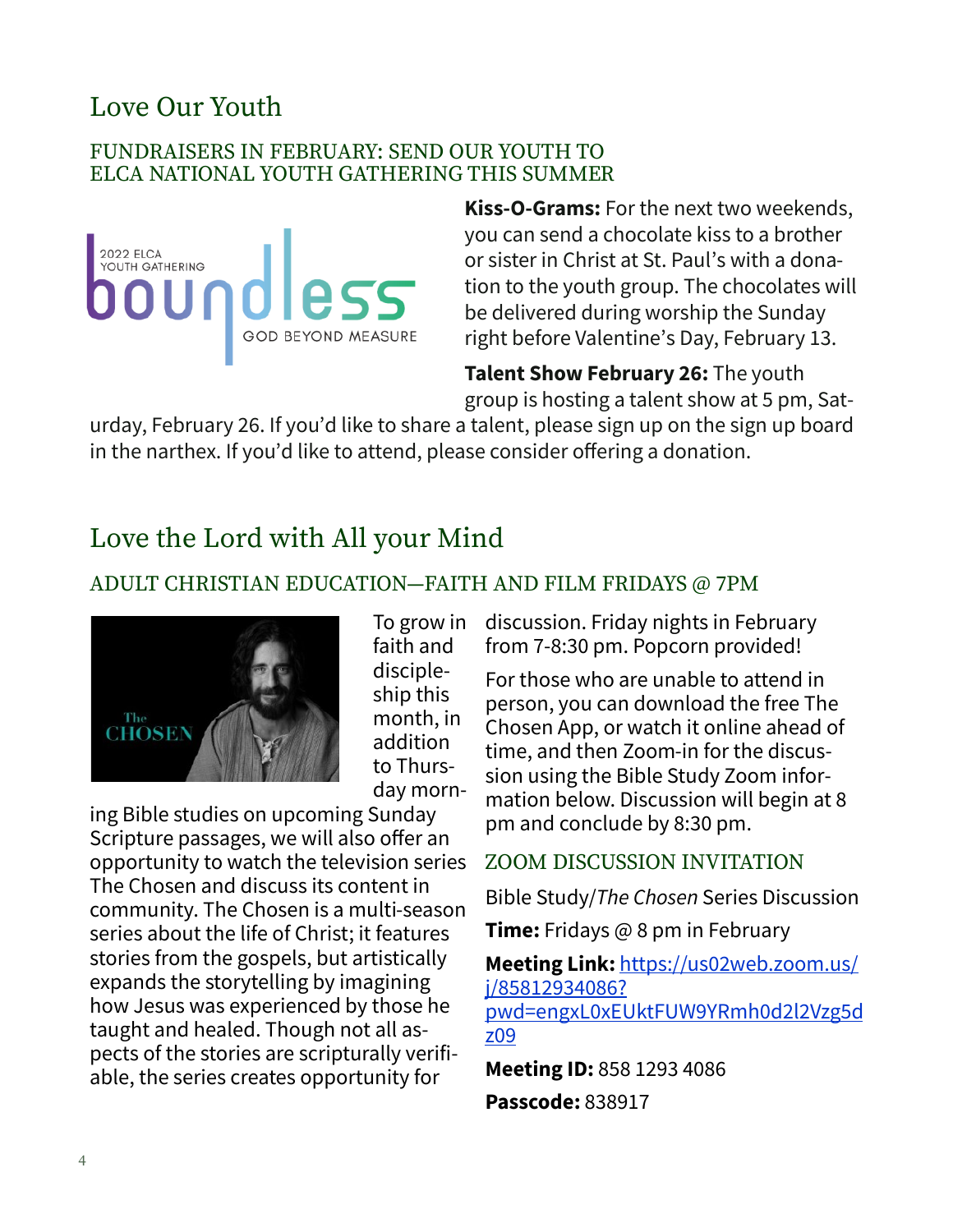## From the Presiding Bishop: "God has Given Us a Mission"

## LOVE THE WORLD BY REACHING MORE PEOPLE WITH JESUS' LOVE

*This article was originally published in the November 2021 issue of Living Lutheran magazine.*

Remember the Beatles? John, Paul, George, Ringo! I was into it. I had Beatle boots, love beads and granny glasses. My big brother gave me a model of Paul (the cute Beatle) for Christmas one year. It was one of those paint-it-yourself kits. I knew the lyrics to the Beatles' hits better than I knew Martin Luther's Small Catechism. The early hits were pop and upbeat: "I Want to Hold Your Hand," "A Hard Day's Night." Even later "Yellow Submarine" was still whimsical.

But then the Beatles got older, and the world changed. Vietnam, the Kennedy and King assassinations, the urban riots, the 1968 Chicago Democratic convention. Innocence—for those of us who had that luxury—was gone. Skepticism, even cynicism, was the lens through which the world was seen. A lot was broken, including trust in institutions and the church.

God has a different way. It is the way of Jesus. It is the way of love… God so loves the world and all of creation and all of us.

In 1971, John Lennon's hit "Imagine" came out. It was evocative and, I'm sure, was meant to point us to the possibility of a better future. I found it disturbing. A world without religion. No heaven. No hell. No countries. No possessions. As if excising these things would cure humanity and the world would be as one.

There was and is enough brokenness in the world to go 'round. But the brokenness is not outside of us—in institutions, politics, religion—it is within us. The only way to construct utopia is to get rid of people. Imagine.

Except God has a different way. It is the way of Jesus. It is the way of love. It is the way of life. You see, God so loves the world and all of creation and all of us. God is right down with us in all of our messiness. In Jesus, God has reconciled the world to God's self, redeeming it and us in spite of our rebellion. We can stake our lives on the relentless, faithful, powerful, tender love of God.

During the pandemic we dreamed great things and imagined an ELCA that could envision a world experiencing the difference God's grace and love in Christ makes for all people and creation. We prayed and still pray that the Spirit will activate each of us so that more people know the way of Jesus and discover community, justice and love.

*(Continued on page 7)*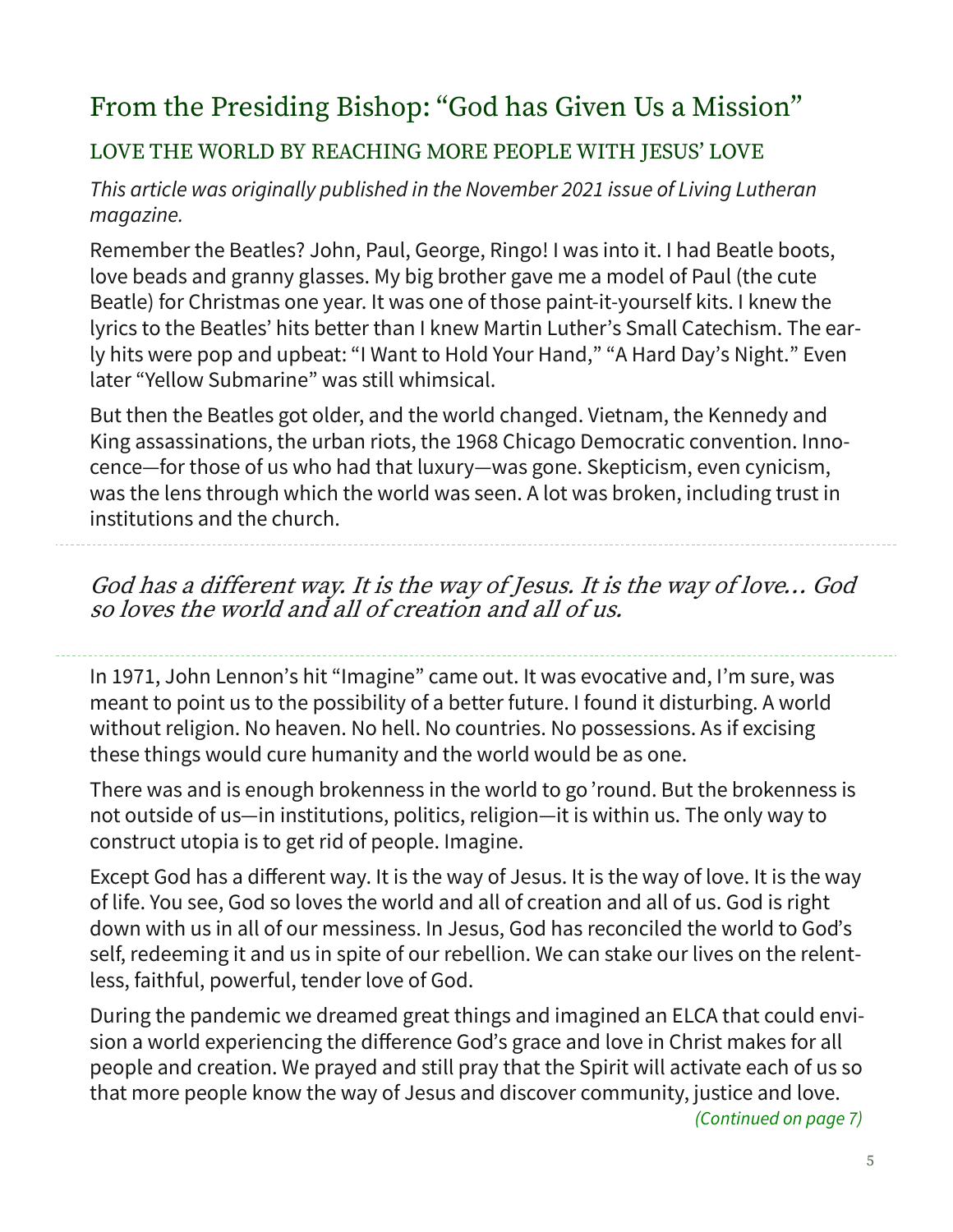## Love Your Neighbors as Yourself

*This is a story of how the mission support we share with the greater Church in the ELCA extends God's love to our neighbors.* 

Where all<br>May Dwell

Emily Norris had been serving at Augsburg Lutheran Church's winter-overflow home-

less shelter in Winston-Salem, N.C., for a few years when she heard the rumblings. Many of the guests opened up to her, told her stories. One need kept arising.

"I heard very loudly that there was a deep hunger for a faith community that looked like them," Norris said. They craved space where they could worship God and not feel judged for their housing status, their past or their appearance. Heeding their calls led Norris to Wartburg Theological Seminary, Dubuque, Iowa, to become a pastor.

By 2020, Norris was ordained and serving as the mission developer for the Dwelling, an ELCA faith community designed for, but not exclusive to, people in Winston-Salem who are or have been homeless. Funding comes from partnerships with Augsburg, the North Carolina Synod, the Moravian Church in America and the ELCA churchwide organization, which draws on Mission Support for the Dwelling's grant.

Starting a church during a pandemic wasn't ideal. Safety restrictions made worship impossible, and the population Norris had hoped to reach became especially vulnerable. So she did what many ELCA leaders and congregations were forced to do: she pivoted.

After assessing community needs, Norris determined that free mobile showers would be the Dwelling's anchor ministry. Visitors could take showers and receive clean underwear, socks and T-shirts donated by nearby members of the Dwelling's synod.

"It was really a profound way to start," Norris said. "Showers provide a sense of dignity and are therapeutic. I don't know a better way to remind people of their baptism."

Eventually the showers became permanent, with participants volunteering to help the program. By Christmas Eve, area restrictions for gatherings had been relaxed, and Norris held the Dwelling's first service. In January 2021, it began offering regular Sunday worship.

With a living room for its sanctuary, couches and chairs for its pews, and freeflowing food, the Dwelling takes seriously its mission of hospitality. "It has a feather touch, where you can come in and get comfy," said member Cheryl Morrison. "It's OK to talk to the person next to you, get up to get a cup of coffee, doughnut or muffin."

"This is a church for God's people — the homeless — and they are the foundation of what makes this church work, which in my eyes is extremely special;" added Ryan Sprinkle, a council member. "You have people right off the street with their backpacks."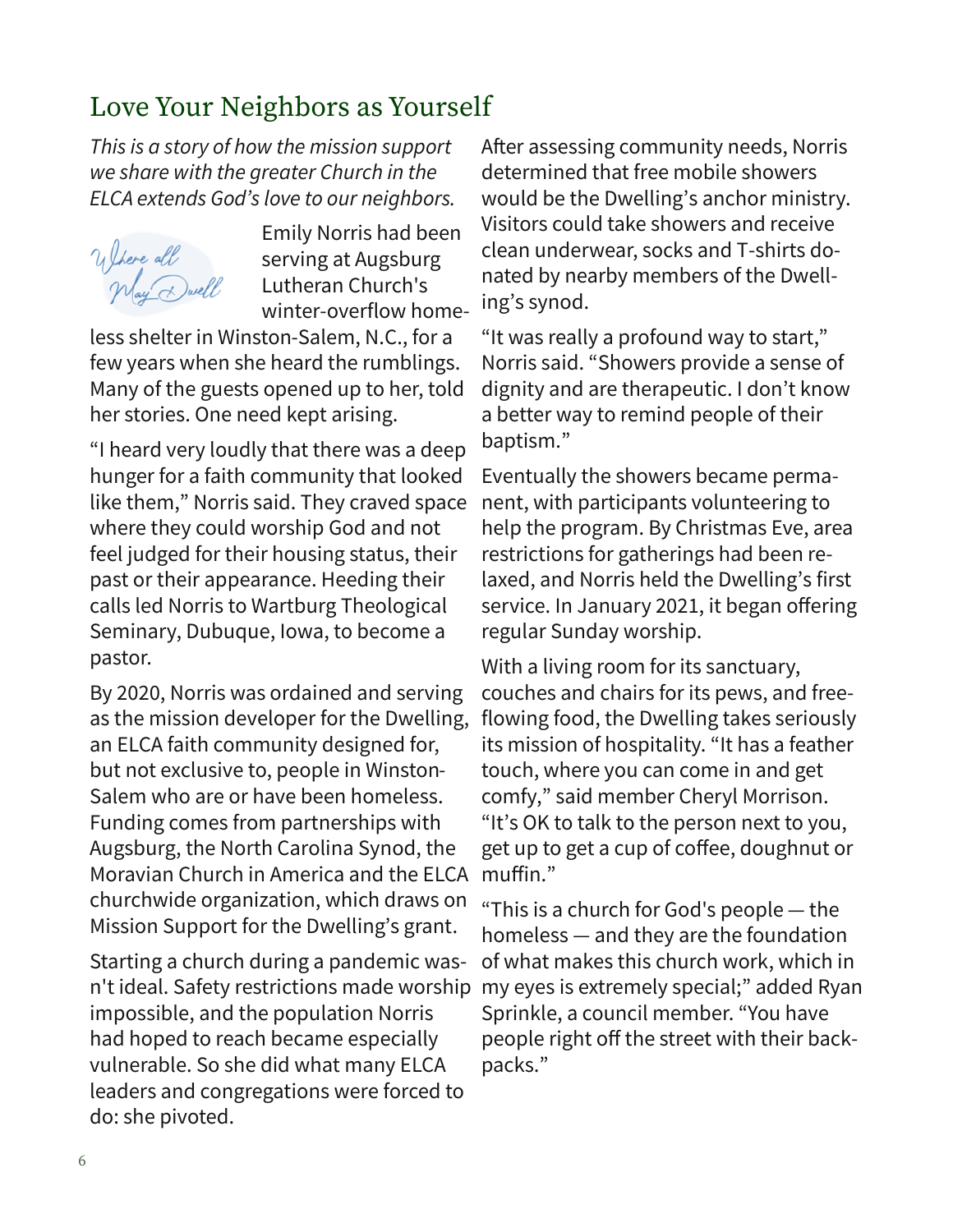

- 1 William Harrison, Matthew Lawson, Jim Miller
- 2 Kathy Crosby
- 8 Les Eckerle
- 10 Jeni Cathcart
- **11 Ron & Shirley Harbaugh**
- 12 Joyce Spelman
- 13 Eric Bardes, Kyle Kreiner
- **15 Joe & Elain Heskamp**
- 16 Shirley Lathrop
- 18 Kris Kreiner
- 19 Rachel Bronner
- 20 Penny Huber
- 21 Bryana Bronner
- 22 Diana Hawkins
- 24 Erika Ford, Jillian Ford, Beth Wernery
- **26 Jack & Mary Wagner**

## From the Presiding Bishop: "God has Given Us a Mission"

#### *(Continued from page 5)*

And we set a goal—engage a million new, young and diverse people by the end of this decade. Why? Because the world deserves to hear the gospel. The world needs to look beyond itself. There is a heaven.

Clearly this is not the work of the churchwide organization alone, nor of any one congregation. It is a mission for all of us. There are so many people who do not know that they need to know Jesus. There are so many people who think that God's grace is too good to be true. There are so many people searching for meaning. All are beloved by God. God longs to draw all people to Godself, to clean us up and wash our faces so that God's image shines clearly from all of us, so that we can see God's image shining from each other.

New, young and diverse? What about those of us who are already here, have always been here, who have been doing the work and paying the bills? We are the 99 sheep that didn't go astray. We are the older brother who stayed home and worked hard. Of course we are!

We have lived in the love of Jesus and walked in Jesus' way. We know the freedom of the Christian. We don't live in an unforgiving world, but in a redeemed world with a future. Why wouldn't we want to share that with as many people as we can?

Even a million new, young and diverse people—why stop there? The flock was not whole until the one lost was found. The older brother did not realize that all his father had was already his as a gift. This is true for us. God has given this mission to invite more people into the way of Jesus. Imagine.

Presiding Bishop Elizabeth A. Eaton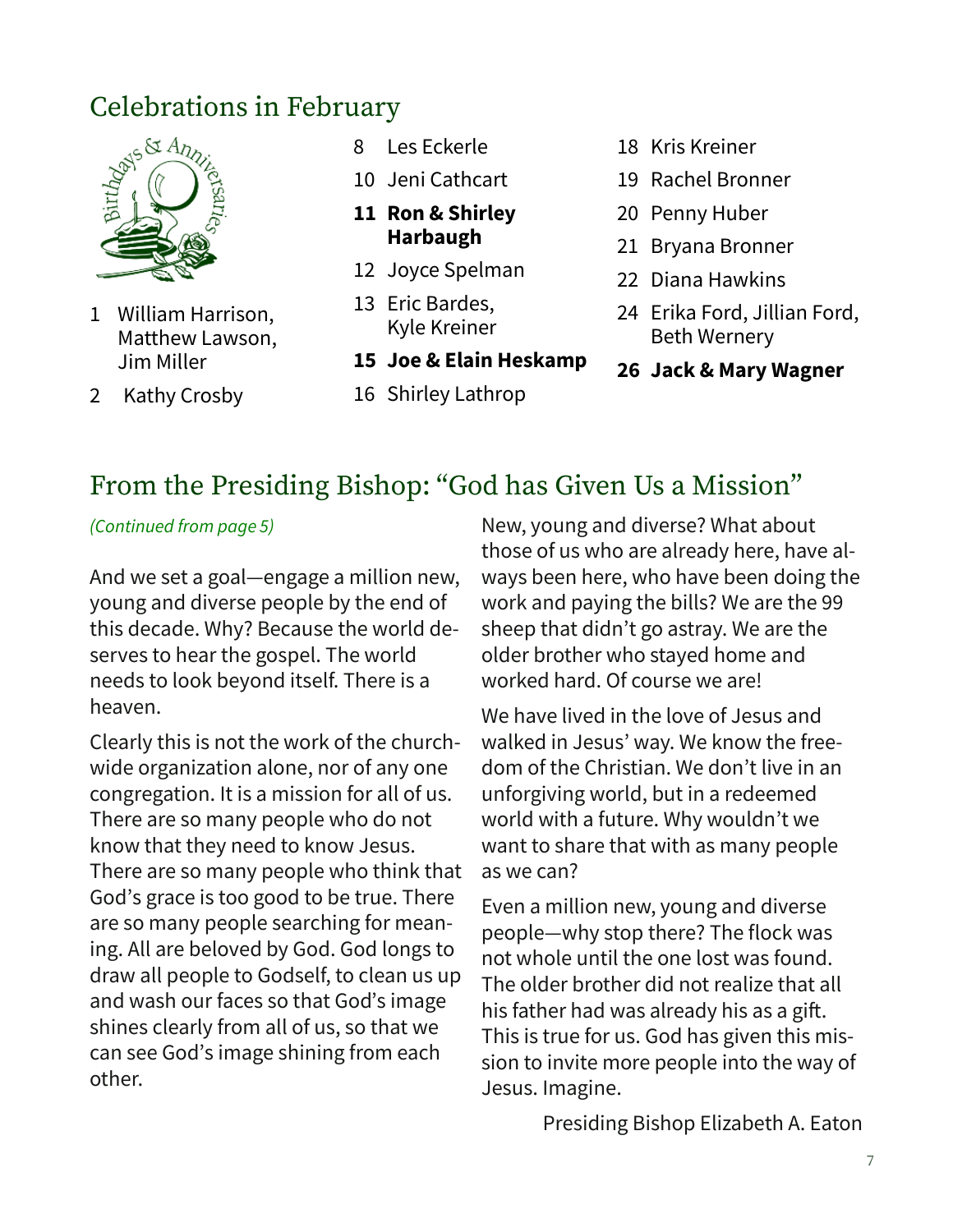## Love God's Mission at St. Paul's

## COUNCIL CORNER

This month Church Council

- Reviewed our COVID-19 protocols and reaffirmed offering in-person worship and ministry in accordance with CDC guidelines.
- Began planning a Church Committee Fair for the Spring to connect members and visitors with opportunities to share their talents and spiritual gifts for God's mission in the world.
- Revised our existing guidelines to ensure the safety of our youth and to more clearly respond to any registered

sex offender who wishes to attend worship services or to participate in church activities.

- Grew excited at the prospect of the new cameras designed to improve livestreaming quality being installed in the sanctuary this February.
- Agreed to charter a troop for girls and a venture crew for older teens with the Dan Beard Council of the Boy Scouts of America. This aligns with our goals in the strategic plan for engaging in the local community.

## Love Your Church

## NEW COMMUNICATIONS OPTIONS KEEP YOU IN TOUCH WITH ST. PAUL'S

### **Prayer Chain**

Would you like to have the opportunity to pray for your sisters and brothers in Christ in times of need? [Click here](https://mailchi.mp/bceae1b1b5e0/prayer-chain-email-signup) to sign up for the Prayer Chain online, or sign up in person at the annual meeting to be informed of prayer requests.

## **New Email List: "Church Business Only"**

By popular demand, we are now making it easier to choose how often you want to get email from St. Paul's!

If you scroll all the way down to the bottom of any email we sent through the mailing list, you'll see a line that looks like this picture:

Click on "update your preferences" and it will take you to a web page where you can choose to be on the "All Announcements" list or the "Church Business Only" list.

The "Church Business Only" option means you'll receive only notices of congregation meetings and special meetings. Choosing "All Emails" will ensure that you receive all our announcements, including each week's bulletin and livestream links.

Right now everyone on our mailing list is signed up for "All Emails." You can change your preferences at any time!

Please call the office if you have questions

or need help with the email.

———->

Want to change how you receive these emails? You can update your preferences or unsubscribe from this list.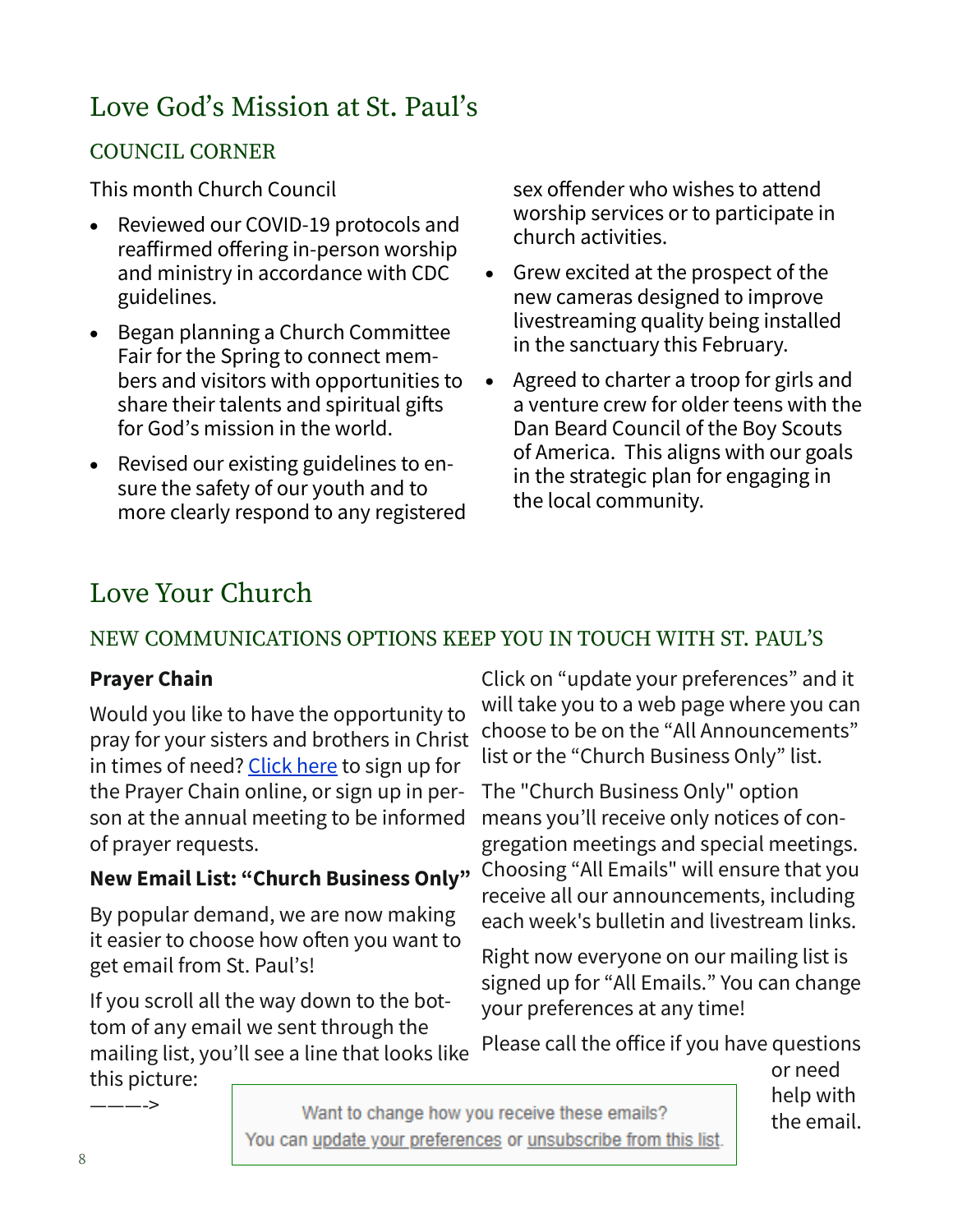St. Paul Lutheran Church St. Paul Lutheran Church

106 Maple Street<br>Reading, Ohio 45215<br>Phone 513-821-0987 Reading, Ohio 45215 Phone 513-821-0987 106 Maple Street

st<u>paulreading.org</u><br>mail@stpaulreading.org<br>stpaulpastor@gmail.com stpaulpastor@gmail.commail@stpaulreading.org stpaulreading.org

February 2022 February 2022

**Mission Statement Mission Statement** Christians using God's gifts<br>helping others know Him Christians using God's gifts helping others know Him

| Sun                                                                                                                                                     | Mon                                                                                                                             | Tue                                                                                                                        | Wed                                                                | Thu                                                                                                                                                                                                 | Ëi                                                                                                                                                                       | Sat                                                                |
|---------------------------------------------------------------------------------------------------------------------------------------------------------|---------------------------------------------------------------------------------------------------------------------------------|----------------------------------------------------------------------------------------------------------------------------|--------------------------------------------------------------------|-----------------------------------------------------------------------------------------------------------------------------------------------------------------------------------------------------|--------------------------------------------------------------------------------------------------------------------------------------------------------------------------|--------------------------------------------------------------------|
| After Worship: Annual<br><i>Jan. 30</i> <b>4 Epiphany</b><br>9 am Sunday School<br>10:30 am Worship<br>9 am Adult Forum<br>Cong. Meeting<br>(ages 3-18) | 6 pm - 8 pm Visitation<br>for Ruth Lohmeier<br>Road, Cincinnati<br>at Spring Grove<br>Funeral Home,<br>10980 Reading<br>Jan. 31 | Ruth Lohmeier at<br>St. Michael Catho-<br>lic Church, 11144<br>Spinner Ave., Sha<br>10 am Funeral for<br>ronville<br>Feb.1 | 2<br>17 pm Bell Choir                                              | 5 pm - 7 pm Visitation<br>Dunn Street, Lock-<br>10:30 am Bible Study<br>Vorhis & Ryan Fu-<br>neral Homes, 310<br>6:30 pm Worship and<br>Music Committee<br>for Lee Erbeck at<br>(200m)<br>land<br>ო | 11 am Funeral service<br>7 pm Faith & Film Fri-<br>10 am Brief visitation<br>for Lee Erbeck (at<br>for Lee Erbeck (at<br>days: The Chosen<br>St. Paul)<br>St. Paul)<br>4 | Pinewood Derby<br>10 am Cub Scouts<br>5                            |
| After Worship: Evange-<br>6 <b>5 Epiphany</b><br>9 am Sunday School<br>lism Committee<br>10:30 am Worship<br>9 am Adult Forum<br>(ages 3-18)            | 5:30 pm Confirmation<br>Class                                                                                                   | $\infty$                                                                                                                   | Committee (Zoom)<br>7 pm Bell Choir<br>4 pm Stewardship<br>თ       | 10:30 am Bible Study<br>6 pm Scouts BSA<br>$\Xi$                                                                                                                                                    | 7 pm Faith & Film Fri-<br>days: The Chosen<br>$\Xi$                                                                                                                      | $\overline{1}$                                                     |
| 13 <b>6 Epiphany</b><br>10:30 am Worship                                                                                                                | $\overline{4}$                                                                                                                  | $\overline{1}$                                                                                                             | 16<br>7 pm Bell Choir                                              | NO BIBLE STUDY<br>$\overline{17}$                                                                                                                                                                   | 18<br>7 pm Faith & Film Fri-<br>days: The Chosen                                                                                                                         | nati Young Adults<br>1 pm Gather Cincin-<br>Group<br>$\frac{1}{2}$ |
| 9 am Sunday School<br>10:30 am Worship<br>NO Adult Forum<br>20 7 Epiphany<br>$(\text{ages }3-18)$                                                       | **Epistle Articles Due**<br>7 pm Council Meeting<br>$\overline{z}$                                                              | 5:30 pm Confirmation<br>Class<br>22                                                                                        | 23<br>7 pm Bell Choir                                              | 10:30 am Bible Study<br>6 pm Scouts BSA<br>24                                                                                                                                                       | 25<br>7 pm Faith & Film Fri-<br>days: The Chosen                                                                                                                         | 5 pm Youth Group<br>Talent Show<br>26                              |
| 9 am Sunday School<br>27 Transfiguration<br>9 am Adult Forum<br>10:30 am Worship<br>$(ages 3-18)$                                                       | 28                                                                                                                              | March <sub>1</sub>                                                                                                         | Mar. 2 <b>Ash Wednesday</b><br>Holy Communion<br>7 pm Worship with | 10:30 am Bible Study<br>March <sub>3</sub>                                                                                                                                                          | March 4                                                                                                                                                                  | March 5                                                            |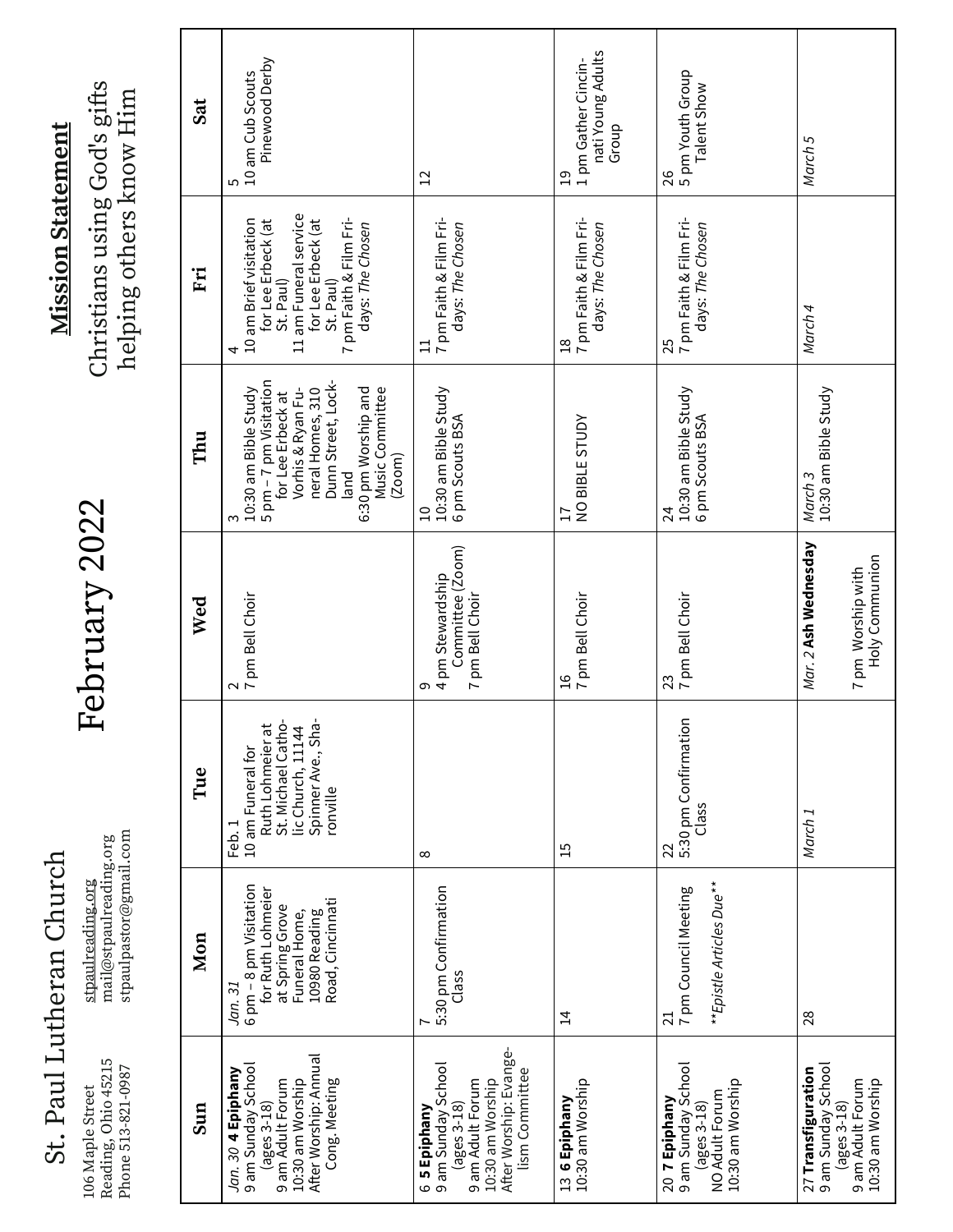## Our Life Together

**For emergency pastoral care,** please call the afterhours line at 513-760-5884.

**If you have requests for the Prayer Chain, or to remove a person from the list,** please contact the office at 513-821-0987 or [mail@stpaulreading.org.](mailto:mail@stpaulreading.org)

We pray for **Armstrong family** (friends of Hubers); **Samantha Asbrock** (Marie Calhoun's friend); **Berkeley** (Carol Curless's great-grandson); **Jeannie Allen**  (Faith Pirrmann's friend); **Pr. Lisa Bernheisel; Louise Barry; Teresa Bell** (former member); **Chrissi Bergt**  (Kate Wollenburg's cousin); **Stephen Black** (Kim Coulehan's nephew); **Bobby** (Christian Lohmeier's friend); **Brett** (Kings' step-nephew); **Nicole Bucknam**  (friend of Millers); **Jodie Calhoun; Kay Callahan**  (Linda Miller's friend); **John Cathcart; Christian; Sandy Cordes; Kathy Curless; Doug Dahlien**  (Harbaughs' nephew); **Katie Demopoulos** (Diana Hawkins's niece); **Jeremy Doan** (Jean Winkle's grandson); **Jane Erbeck; Nancy Erbeck; Larry Faulkner** (Freda's son); **Justin Feldman** (Bess Sturgill's father); **Cindy Flege; Lee Frank** (Barbara Moorhouse's niece's husband); **Jeanne Fuller; Scarlett Gally** (Beth Wernery's great-niece); **Clara Garcia**  (Cindy Mayhugh's sister); **Nathaniel Gibson** (Les Eckerle's step-nephew); **Steve Gollehon** (Elinor Schieman's cousin); **Don Grau; Jim Hammerling**  (Portmanns' son-in-law); **Hannah; Sandy Hatcher**  (Linda Holt's sister); **Elain Heskamp; Andrew Horton; Steve Huitger and family** (Nick's father); **Ellen Hunter** (Jeni Cathcart's grandmother); **Jo and her daughter**(Jeanne Fuller's friends); **Joan** (Penny Huber's friend); **Kate** (granddaughter of Dennis King's friend); **Ken Keith** (Kris Keith's dad); **Chelsea King; Dennis King; Janet King; Earl (Buddy) King**  (Dennis's brother); **Loretta Kombrink** (Marilyn Portmann's aunt); **Tom and Mike Kozee and family** (friends of Faith Pirrmann); **Chet Laine; Lewis Laine**  (Chet Laine's brother); **Kelsee Lainhart** (friend of Kings); **Nelson Langefeld; Eli Liffick; Yvonne Lowery** (St. Paul Players); **Carroll Mayhugh Sr.** (Carroll Mayhugh's father); **Cindy Mayhugh; Jennifer Mayhugh & family** (Mayhughs' niece-in-law); **Samantha Mersch** (Mayhughs' daughter, Sarah Papin's sister); **Jack Miller**(Becky Betsch's uncle); **Mary Mills** (St. Paul Players); **Jessica Mink** (Donald Harris's cousin); **Barbara Moorhouse; Jean Nolte; Ervin, Carol, Jim, and Jeannie Oerther** (Portmanns' sister and family); **Ann Ohr** (Barbara Moorhouse's cousin); **Richard Os-**

**born** (Betty Pack's brother); **Rosie Osborn** (Betty Pack's sister); **Tom Pack** (Betty Pack's son); **Eric Papin; Christian & Suzie Pereira** (Carolyn Koehl's granddaughter & grandson-in-law); **Ginny Pape; Linda Perin** (Moorhouses' cousin); **Monette and Jay Pillow** (Portmanns' friends); **Cathern Pirrmann**  (Adam and Nick's aunt); **Faith Pirrmann; Nick Pirrmann; Pat Popplewell** (Dennis King's friend); **Pr. Pete and Joyce Rudowski; Judy Saaranen** (Portmanns' friend); **Heather Segar; James Savoy**  (Jean Winkle's great-grandson); **Scott Schadel**  (friend of McDowells); **Shawn Schnetzer** (Sturgills' cousin); **Sheila Schultz** (Betty Pack's friend); **Shannon and Dane** (friends of Riddle family); **Shear family** (Kings' daughter & son-in-law); **Kate Sheridan**  (Kings' family friend); **Keith Shupe** (father of Kelly Shupe); **John Smith** (Elain Heskamp's brother); **Scott Songer; Judy Songer** (friends of Jean Winkle); **Crosley Spelman** (Spelmans' grandson); **Kathy Spelman and family** (Joyce's sister-in-law); **Frank Sturgill** (Jim's dad); **Britney Jean Teems** (Jean Winkle's granddaughter); **Randy Thaman** (friend of Marie Calhoun); **Geri Toland** (Carole Replogle's neighbor); **Treasure** (Les Eckerle's cousin); **Ralph Turner** (friend of Dennis King); **Jack Wagner; Jeanne Wagner; Daryl Wesselman** (Betty Pack's granddaughter); **Liviah Widders** (Portmanns' family friend); **Leslie Willet; Jean Winkle; Susan Winkle** (Jean Winkle's daughterin-law).

At the death of: **Ruth Lohmeier, Lee Erbeck.**

We pray for those with ongoing health concerns who are unable to come to church every week: **Louise Barry, Barbara Moorhouse, Jean Nolte, Heather Segar.**

We pray for our armed forces members: **Graham Barton** (Fords' neighbor); **Paul Cordes** (Elinor Schieman's grandson); **Victoria Derry** (Elinor Schieman's great-granddaughter); **Jared Forst** (Loretta's grandson); **Beau Glenn** (Karen Koehl's son-in-law); **Kylie Hahn** (Gretta Hahn's granddaughter); **Donald Hosea**  (Karen Koehl's son); **Samuel McLoughlin** (friend of Cindy Sieckman); **Scott Minton** (Becky Betsch's brother); **Jobeth Ramirez** (friend of Karen Koehl); **Joshua Rodriguez** (friend of Karen Koehl); **Trent Schwegman** (cousin to the Erbecks and Fords); **Dustin Silvey; Alex Wisecup** (son of Nadine and Barry Wisecup).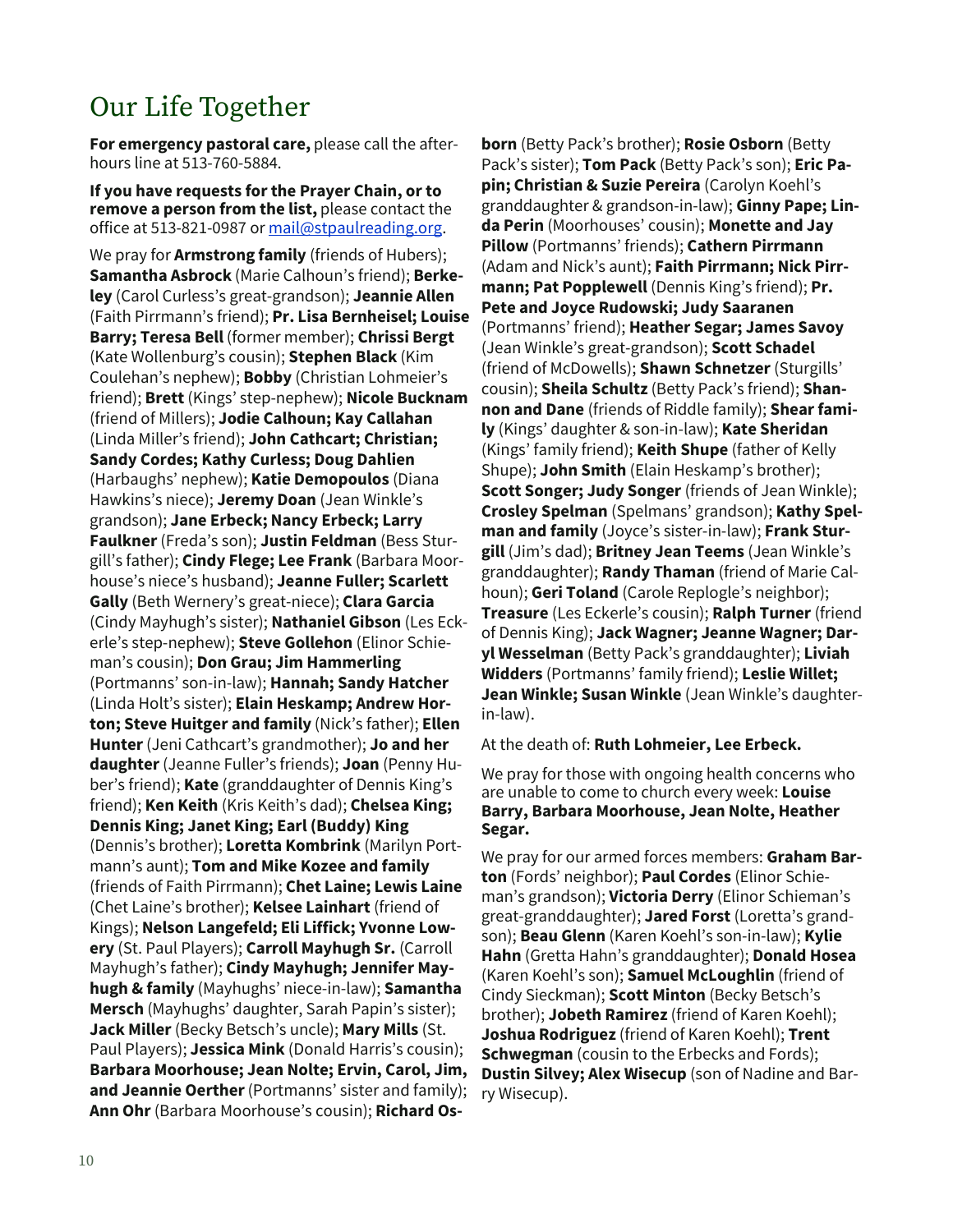## February Ministry Schedule

| <b>Date</b>    | <b>Assisting</b><br><b>Minister</b> | Livestreamer            | <b>Lesson Reader</b>     | <b>Greeter</b>             |
|----------------|-------------------------------------|-------------------------|--------------------------|----------------------------|
| Feb. 6         | <b>Noah</b><br>Moorhouse            | John Cathcart           | Sherry<br><b>Bronner</b> | <b>Nelson</b><br>Langefeld |
| <b>Feb. 13</b> | <b>Terry McDowell</b>               | <b>Patrick Cathcart</b> | John Cathcart            | TBA                        |
| <b>Feb. 20</b> | Nancy Erbeck                        | Nick Huitger            | <b>Chet Laine</b>        | <b>TBA</b>                 |
| <b>Feb. 27</b> | John Cathcart                       | Noah Moorhouse          | Sherry<br><b>Bronner</b> | <b>TBA</b>                 |

## Love the Lord with All Your Heart and Soul LOOKING FORWARD TO LENT



Feed your faith, heart, and soul! Lent begins March 2 with Ash Wednesday. St. Paul's will offer in-person and livestreamed worship services on Ash Wednesday and during Holy Week.

This Lent, we are working in partnership with our sisters and brothers in Christ in ELCA congregations in the Cincinnati Conference to do joint midweek Lenten services. For the five Wednesdays in Lent (after Ash Wednesday), we will only be virtual, and we will worship jointly with our sisters and brothers in Cincinnati by sharing the

link to a worship service from a different congregation in our conference. This experience is something to which to look forward; it is a chance to connect with other Christians and to be encouraged by the Holy Spirit's work in the Greater Church.